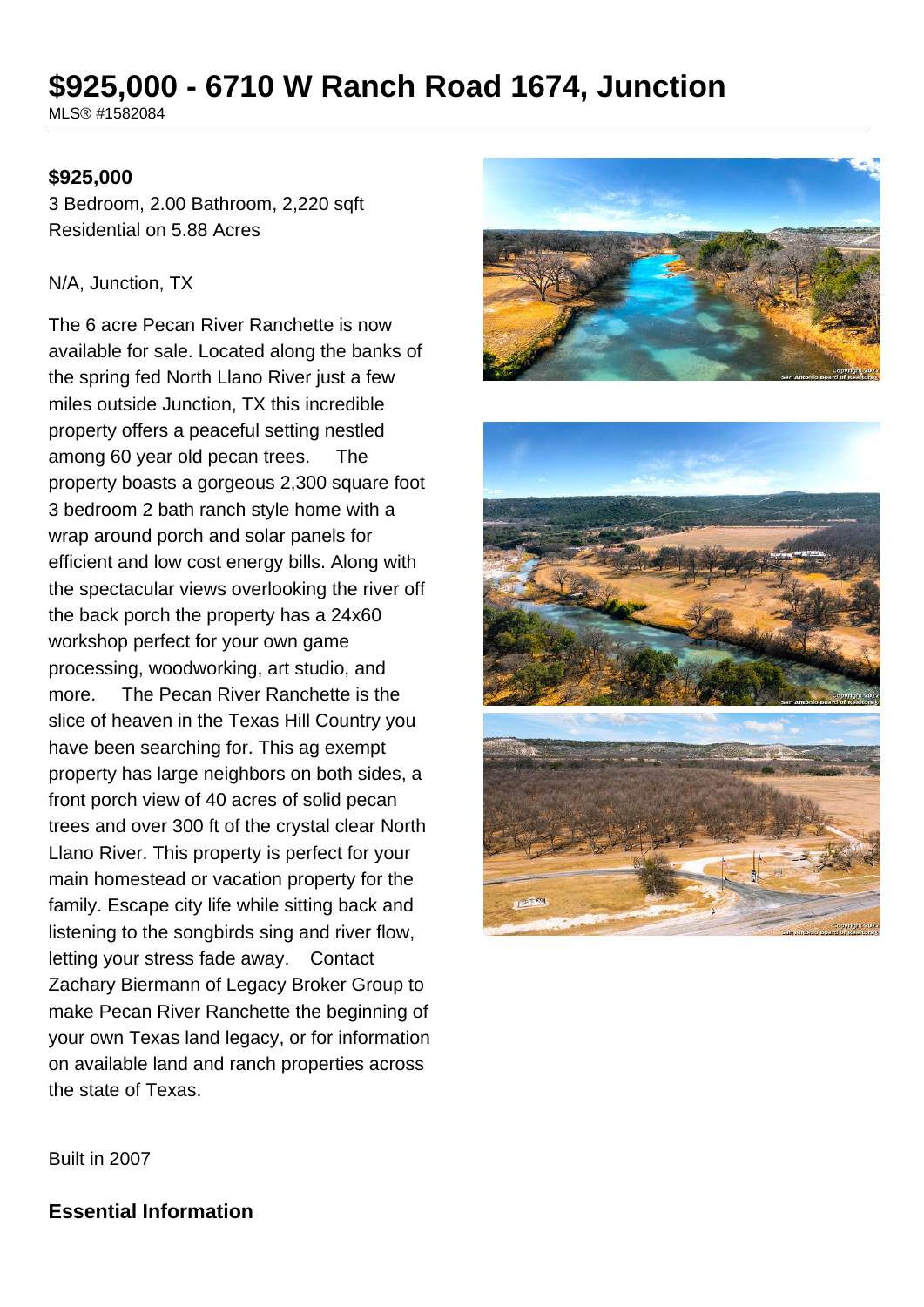| MLS@#                 | 1582084                |
|-----------------------|------------------------|
| Price                 | \$925,000              |
| <b>Bedrooms</b>       | 3                      |
| <b>Bathrooms</b>      | 2.00                   |
| <b>Full Baths</b>     | 2                      |
| <b>Square Footage</b> | 2,220                  |
| Acres                 | 5.88                   |
| <b>Year Built</b>     | 2007                   |
| <b>Type</b>           | Residential            |
| Sub-Type              | Single Family Detached |
| <b>Style</b>          | One Story, Ranch       |
| Status                | Active                 |

## **Community Information**

| Address      | 6710 W Ranch Road 1674 |
|--------------|------------------------|
| Area         | 3100                   |
| Subdivision  | N/A                    |
| City         | Junction               |
| County       | Kimble                 |
| <b>State</b> | <b>TX</b>              |
| Zip Code     | 76849                  |

## **Amenities**

| Amenities | <b>None</b>         |
|-----------|---------------------|
| Parking   | None/Not Applicable |
| Pool      | <b>None</b>         |

### **Interior**

| Interior          | One Living Area, Eat-In Kitchen, Breakfast Bar, 1st Floor Lvl/No Steps,<br>High Ceilings, Open Floor Plan, All Bedrooms Downstairs |
|-------------------|------------------------------------------------------------------------------------------------------------------------------------|
| Appliances        | Ceiling Fans, Washer Connection, Dryer Connection, Cook Top, Double<br><b>Ovens, Custom Cabinets</b>                               |
| Heating           | Central                                                                                                                            |
| Cooling           | <b>One Central</b>                                                                                                                 |
| Fireplace         | Yes                                                                                                                                |
| # of Fireplaces   | 1                                                                                                                                  |
| <b>Fireplaces</b> | One, Living Room, Gas Logs Included                                                                                                |
| # of Stories      | 1                                                                                                                                  |
| <b>Stories</b>    |                                                                                                                                    |